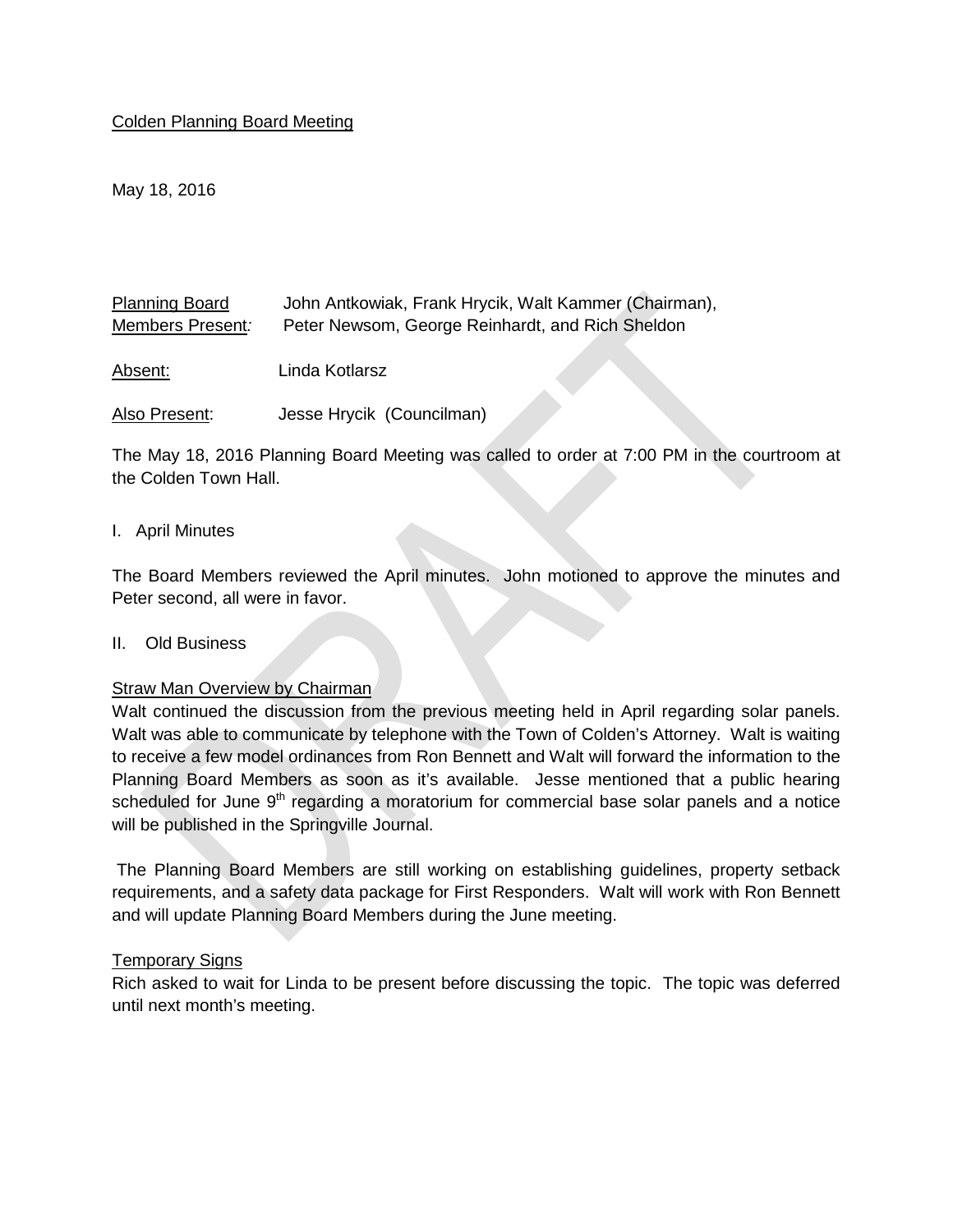# Crossing Residential to get to Agricultural Zoning:

The Planning Board discussed properties located in the Town of Colden that are affected by crossing residential to get to agricultural zoning and how to solve the issues. Since there are so many different variables regarding the properties, it would be impossible to provide one answer to cover all cases. The Town of Colden's Attorney recommended handling the properties case by case.

## Safety /Hazard Training:

Peter attended the Safety / Hazard Training class on April  $27<sup>th</sup>$ , 2016 and gave a brief overview of the meeting.

## Historic District/Historic Overlay District:

Walt will arrange for the Town of Colden's Historian, Joseph Marren to attend a Planning Board meeting to give a review of his plans are for the Town of Colden.

## B&P Rails to Trails:

The B&P Rails to Trails meeting that was scheduled for May was delayed and the next meeting is scheduled for June. Peter will try to attend the June meeting.

## Municipal Workshop Attendance:

Linda was not present to give an update from the training session that she attended.

# Feedback from Chairman's 3/21/16 email about online facilities:

Walt decided the use of a cloud or having a site to share documents requiring downloads isn't feasible for all Planning Board Members at this time. The topic will be removed from the agenda.

### Comprehensive Plan:

Walt mentioned that Engineers will need to attend a Planning Board Meeting to give feedback on the most efficient way to update the plan.

### III. New Business

# Specific Code Sections:

108-Various: Walt deferred the topic until the June meeting, so John Kotlarsz (Bldg. Insp/Code Enf. Officer) will be present.

108-8 – Certain Public Uses Excluded & 108-Various – Satellites antenna provision: Peter mentioned that the code has poor terminology and the language is not consistent.

108-44.A.40 – Peter discussed the word highly in front of flammable should be removed and just state flammable instead.